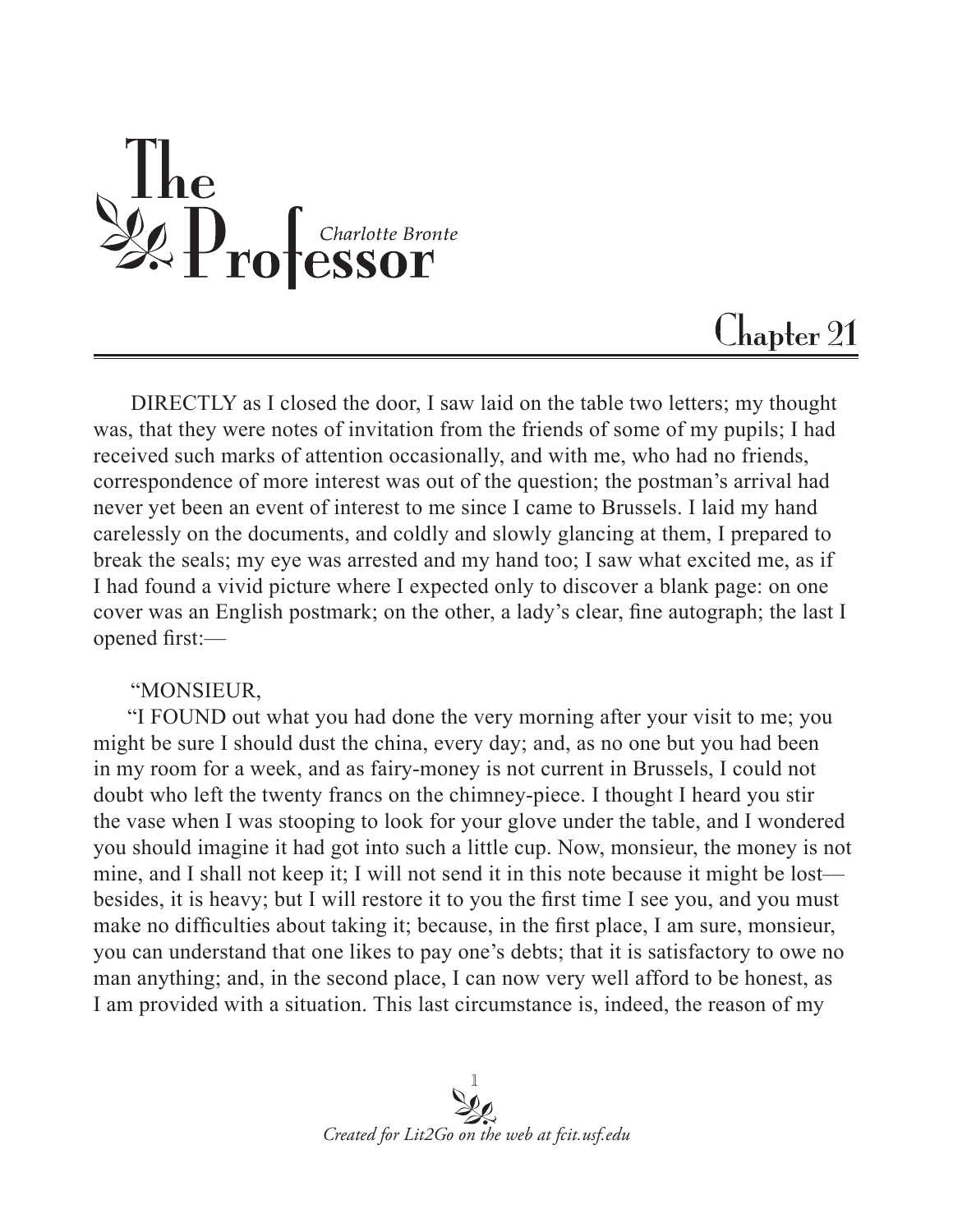writing to you, for it is pleasant to communicate good news; and, in these days, I have only my master to whom I can tell anything.

"A week ago, monsieur, I was sent for by a Mrs. Wharton, an English lady; her eldest daughter was going to be married, and some rich relation having made her a present of a veil and dress in costly old lace, as precious, they said, almost as jewels, but a little damaged by time, I was commissioned to put them in repair. I had to do it at the house; they gave me, besides, some embroidery to complete, and nearly a week elapsed before I had finished everything. While I worked, Miss Wharton often came into the room and sat with me, and so did Mrs. Wharton; they made me talk English; asked how I had learned to speak it so well; then they inquired what I knew besides—what books I had read; soon they seemed to make a sort of wonder of me, considering me no doubt as a learned grisette. One afternoon, Mrs. Wharton brought in a Parisian lady to test the accuracy of my knowledge of French; the result of it: was that, owing probably in a great degree to the mother's and daughter's good humour about the marriage, which inclined them to do beneficent deeds, and partly, I think, because they are naturally benevolent people, they decided that the wish I had expressed to do something more than mend lace was a very legitimate one; and the same day they took me in their carriage to Mrs. D.'s, who is the directress of the first English school at Brussels. It seems she happened to be in want of a French lady to give lessons in geography, history, grammar, and composition, in the French language. Mrs. Wharton recommended me very warmly; and, as two of her younger daughters are pupils in the house, her patronage availed to get me the place. It was settled that I am to attend six hours daily (for, happily, it was not required that I should live in the house; I should have been sorry to leave my lodgings), and, for this, Mrs. D. will give me twelve hundred francs per annum.

"You see, therefore, monsieur, that I am now rich; richer almost than I ever hoped to be: I feel thankful for it, especially as my sight was beginning to be injured by constant working at fine lace; and I was getting, too, very weary of sitting up late at nights, and yet not being able to find time for reading or study. I began to fear that I should fall ill, and be unable to pay my way; this fear is now, in a great measure, removed; and, in truth, monsieur, I am very grateful to God for the relief; and I feel it necessary, almost, to speak of my happiness to some one who is kind-hearted enough to derive joy from seeing others joyful. I could not, therefore, resist the temptation of writing to you; I argued with myself it is very pleasant for me to write, and it will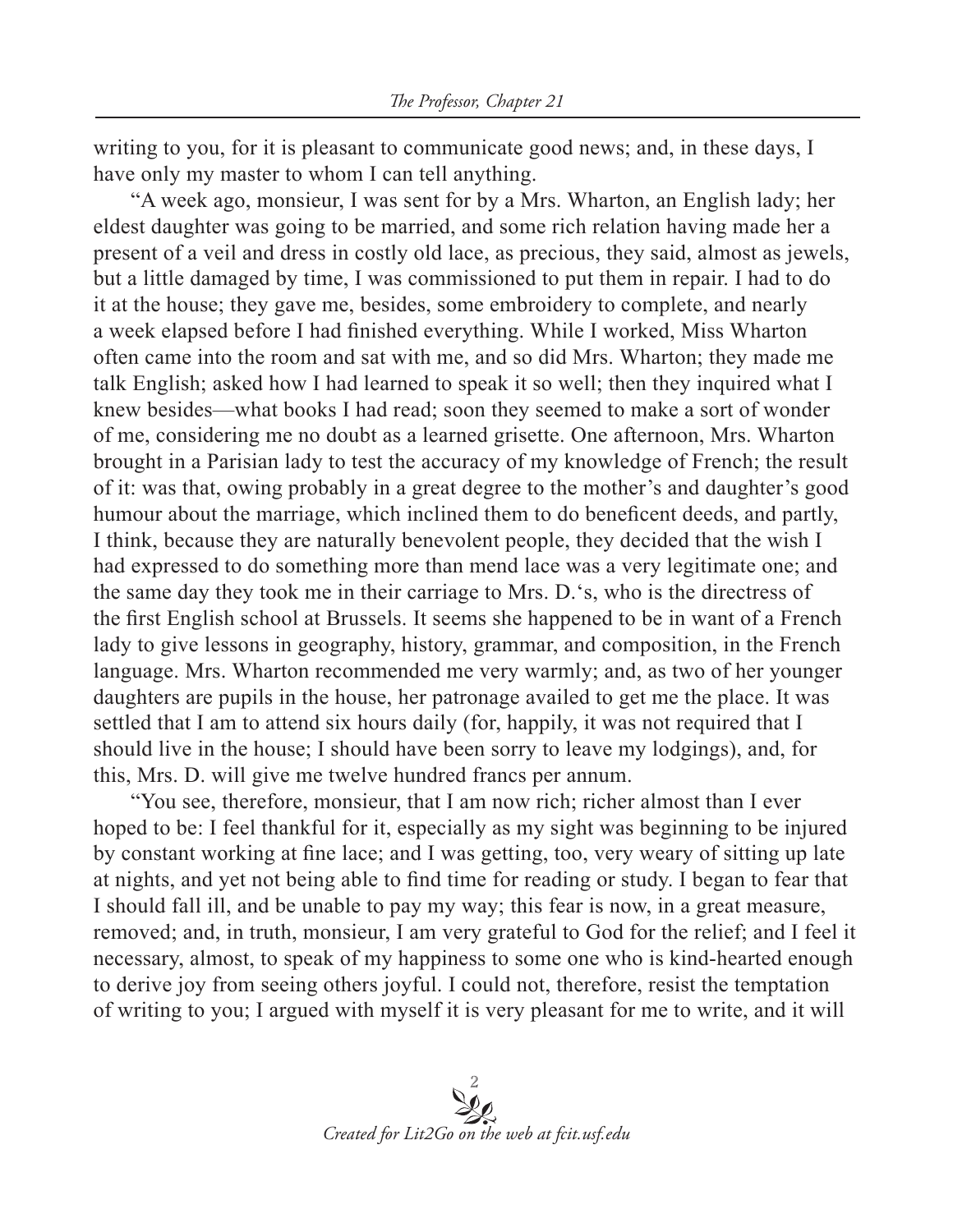not be exactly painful, though it may be tiresome to monsieur to read. Do not be too angry with my circumlocution and inelegancies of expression, and, believe me

"Your attached pupil,

"F. E. HENRI."

Having read this letter, I mused on its contents for a few moments—whether with sentiments pleasurable or otherwise I will hereafter note—and then took up the other. It was directed in a hand to me unknown—small, and rather neat; neither masculine nor exactly feminine; the seal bore a coat of arms, concerning which I could only decipher that it was not that of the Seacombe family, consequently the epistle could be from none of my almost forgotten, and certainly quite forgetting patrician relations. >From whom, then, was it? I removed the envelope; the note folded within ran as follows :

"I have no doubt in the world that you are doing well in that greasy Flanders; living probably on the fat of the unctuous land; sitting like a black-haired, tawnyskinned, long-nosed Israelite by the flesh-pots of Egypt; or like a rascally son of Levi near the brass cauldrons of the sanctuary, and every now and then plunging in a consecrated hook, and drawing out of the sea, of broth the fattest of heaveshoulders and the fleshiest of wave-breasts. I know this, because you never write to any one in England. Thankless dog that you are! I, by the sovereign efficacy of my recommendation, got you the place where you are now living in clover, and yet not a word of gratitude, or even acknowledgment, have you ever offered in return; but I am coming to see you, and small conception can you, with your addled aristocratic brains, form of the sort of moral kicking I have, ready packed in my carpet-bag, destined to be presented to you immediately on my arrival.

"Meantime I know all about your affairs, and have just got information, by Brown's last letter, that you are said to be on the point of forming an advantageous match with a pursy, little Belgian schoolmistress—a Mdlle. Zenobie, or some such name. Won't I have a look at her when I come over! And this you may rely on: if she pleases my taste, or if I think it worth while in a pecuniary point of view, I'll pounce on your prize and bear her away triumphant in spite of your teeth. Yet I don't like dumpies either, and Brown says she is little and stout—the better fitted for a wiry, starved-looking chap like you. "Be on the look-out, for you know neither the day nor hour when your —— (I don't wish to blaspheme, so I'll leave a blank) —cometh.

"Yours truly,

"HUNSDEN YORKE HUNSDEN."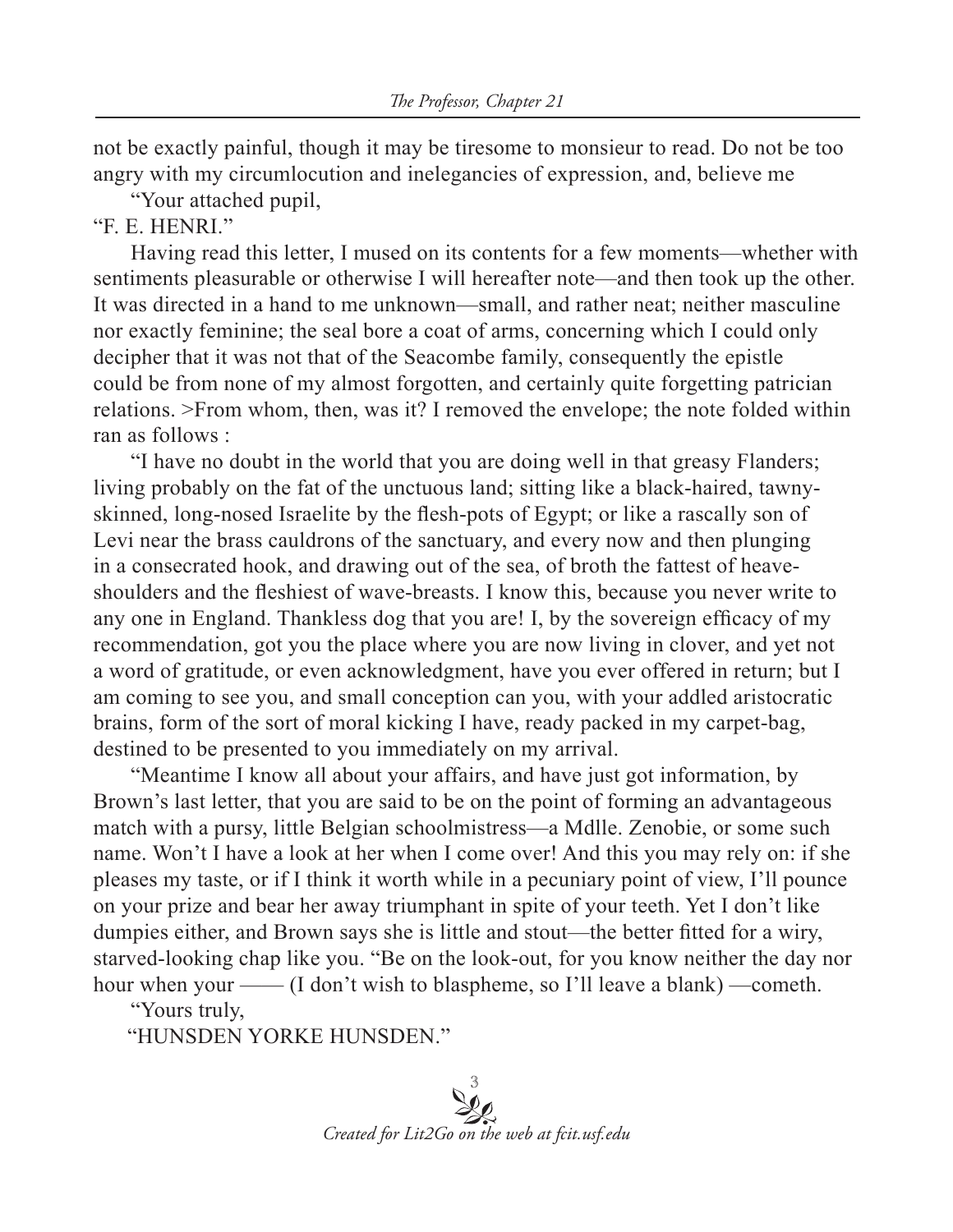"Humph!" said I; and ere I laid the letter down, I again glanced at the small, neat handwriting, not a bit like that of a mercantile man, nor, indeed, of any man except Hunsden himself. They talk of affinities between the autograph and the character: what affinity was there here? I recalled the writer's peculiar face and certain traits I suspected, rather than knew, to appertain to his nature, and I answered, "A great deal."

Hunsden, then, was coming to Brussels, and coming I knew not when; coming charged with the expectation of finding me on the summit of prosperity, about to be married, to step into a warm nest, to lie comfortably down by the side of a snug, well-fed little mate.

"I wish him joy of the fidelity of the picture he has painted," thought I. "What will he say when, instead of a pair of plump turtle doves, billing and cooing in a bower of roses, he finds a single lean cormorant, standing mateless and shelterless on poverty's bleak cliff? Oh, confound him! Let him come, and let him laugh at the contrast between rumour and fact. Were he the devil himself, instead of being merely very like him, I'd not condescend to get out of his way, or to forge a smile or a cheerful word wherewith to avert his sarcasm."

Then I recurred to the other letter: that struck a chord whose sound I could not deaden by thrusting my fingers into my ears, for it vibrated within; and though its swell might be exquisite music, its cadence was a groan.

That Frances was relieved from the pressure of want, that the curse of excessive labour was taken off her, filled me with happiness; that her first thought in prosperity should be to augment her joy by sharing it with me, met and satisfied the wish of my heart. Two results of her letter were then pleasant, sweet as two draughts of nectar; but applying my lips for the third time to the cup, and they were excoriated as with vinegar and gall.

Two persons whose desires are moderate may live well enough in Brussels on an income which would scarcely afford a respectable maintenance for one in London: and that, not because the necessaries of life are so much dearer in the latter capital, or taxes so much higher than in the former, but because the English surpass in folly all the nations on God's earth, and are more abject slaves to custom, to opinion, to the desire to keep up a certain appearance, than the Italians are to priestcraft, the French to vain-glory, the Russians to their Czar, or the Germans to black beer. I have seen a degree of sense in the modest arrangement of one homely Belgian household, that might put to shame the elegance, the superfluities, the luxuries, the strained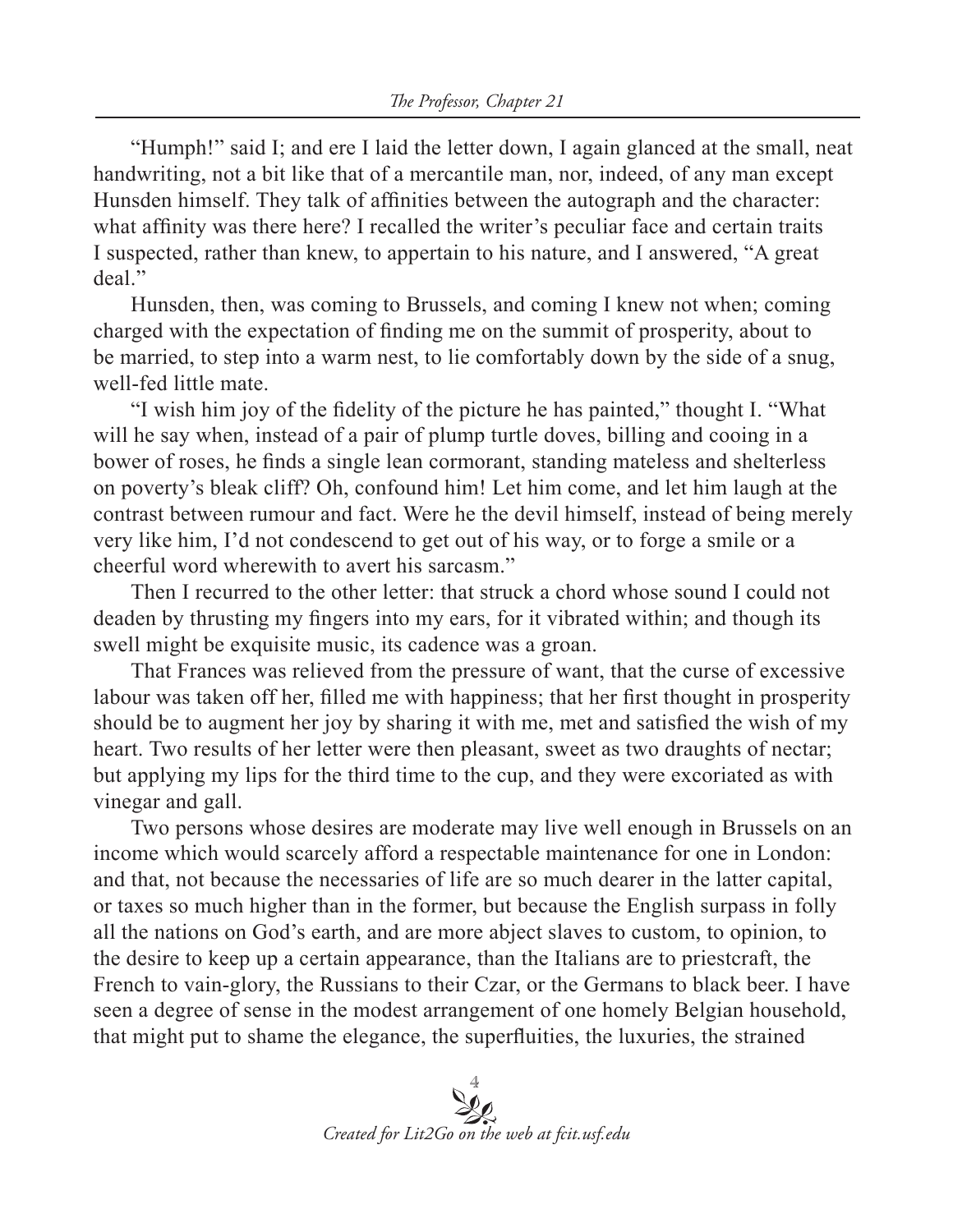refinements of a hundred genteel English mansions. In Belgium, provided you can make money, you may save it; this is scarcely possible in England; ostentation there lavishes in a month what industry has earned in a year. More shame to all classes in that most bountiful and beggarly country for their servile following of Fashion; I could write a chapter or two on this subject, but must forbear, at least for the present. Had I retained my 60l. per annum I could, now that Frances was in possession of 50l., have gone straight to her this very evening, and spoken out the words which, repressed, kept fretting my heart with fever; our united income would, as we should have managed it, have sufficed well for our mutual support; since we lived in a country where economy was not confounded with meanness, where frugality in dress, food, and furniture, was not synonymous with vulgarity in these various points. But the placeless usher, bare of resource, and unsupported by connections, must not think of this; such a sentiment as love, such a word as marriage, were misplaced in his heart, and on his lips. Now for the first time did I truly feel what it was to be poor; now did the sacrifice I had made in casting from me the means of living put on a new aspect; instead of a correct, just, honourable act, it seemed a deed at once light and fanatical; I took several turns in my room, under the goading influence of most poignant remorse; I walked a quarter of an hour from the wall to the window; and at the window, self-reproach seemed to face me; at the wall, self-disdain: all at once out spoke Conscience:—

"Down, stupid tormenters!" cried she; "the man has done his duty; you shall not bait him thus by thoughts of what might have been; he relinquished a temporary and contingent good to avoid a permanent and certain evil he did well. Let him reflect now, and when your blinding dust and deafening hum subside, he will discover a path."

I sat down; I propped my forehead on both my hands; I thought and thought an hour-two hours; vainly. I seemed like one sealed in a subterranean vault, who gazes at utter blackness; at blackness ensured by yard-thick stone walls around, and by piles of building above, expecting light to penetrate through granite, and through cement firm as granite. But there are chinks, or there may be chinks, in the best adjusted masonry; there was a chink in my cavernous cell; for, eventually, I saw, or seemed to see, a ray—pallid, indeed, and cold, and doubtful, but still a ray, for it showed that narrow path which conscience had promised after two, three hours' torturing research in brain and memory, I disinterred certain remains of circumstances, and conceived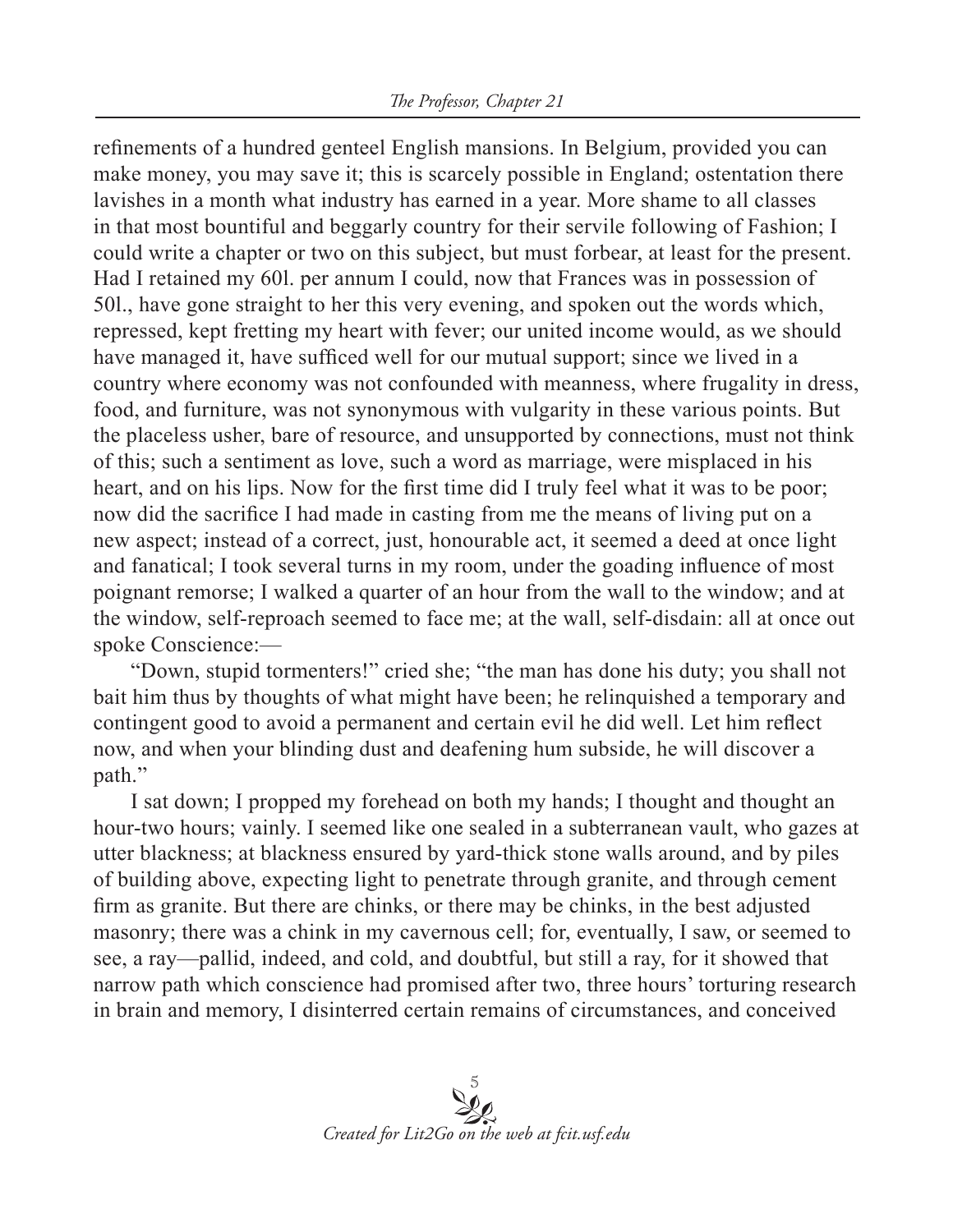a hope that by putting them together an expedient might be framed, and a resource discovered. The circumstances were briefly these :—

Some three months ago M. Pelet had, on the occasion of his fete, given the boys a treat, which treat consisted in a party of pleasure to a certain place of public resort in the outskirts of Brussels, of which I do not at this moment remember the name, but near it were several of those lakelets called etangs; and there was one etang, larger than the rest, where on holidays people were accustomed to amuse themselves by rowing round it in little boats. The boys having eaten an unlimited quantity of "gaufres," and drank several bottles of Louvain beer, amid the shades of a garden made and provided for such crams, petitioned the director for leave to take a row on the etang. Half a dozen of the eldest succeeded in obtaining leave, and I was commissioned to accompany them as surveillant. Among the half dozen happened to be a certain Jean Baptiste Vandenhuten, a most ponderous young Flamand, not tall, but even now, at the early age of sixteen, possessing a breadth and depth of personal development truly national. It chanced that Jean was the first lad to step into the boat; he stumbled, rolled to one side, the boat revolted at his weight and capsized. Vandenhuten sank like lead, rose, sank again. My coat and waistcoat were off in an instant; I had not been brought up at Eton and boated and bathed and swam there ten long years for nothing; it was a natural and easy act for me to leap to the rescue. The lads and the boatmen yelled; they thought there would be two deaths by drowning instead of one; but as Jean rose the third time, I clutched him by one leg and the collar, and in three minutes more both he and I were safe landed. To speak heaven's truth, my merit in the action was small indeed, for I had run no risk, and subsequently did not even catch cold from the wetting; but when M. and Madame Vandenhuten, of whom Jean Baptiste was the sole hope, came to hear of the exploit, they seemed to think I had evinced a bravery and devotion which no thanks could sufficiently repay. Madame, in particular, was "certain I must have dearly loved their sweet son, or I would not thus have hazarded my own life to save his." Monsieur, an honestlooking, though phlegmatic man, said very little, but he would not suffer me to leave the room, till I had promised that in case I ever stood in need of help I would, by applying to him, give him a chance of discharging the obligation under which he affirmed I had laid him. These words, then, were my glimmer of light; it was here I found my sole outlet; and in truth, though the cold light roused, it did not cheer me; nor did the outlet seem such as I should like to pass through. Right I had none to M. Vandenhuten's good offices; it was not on the ground of merit I could apply to him;